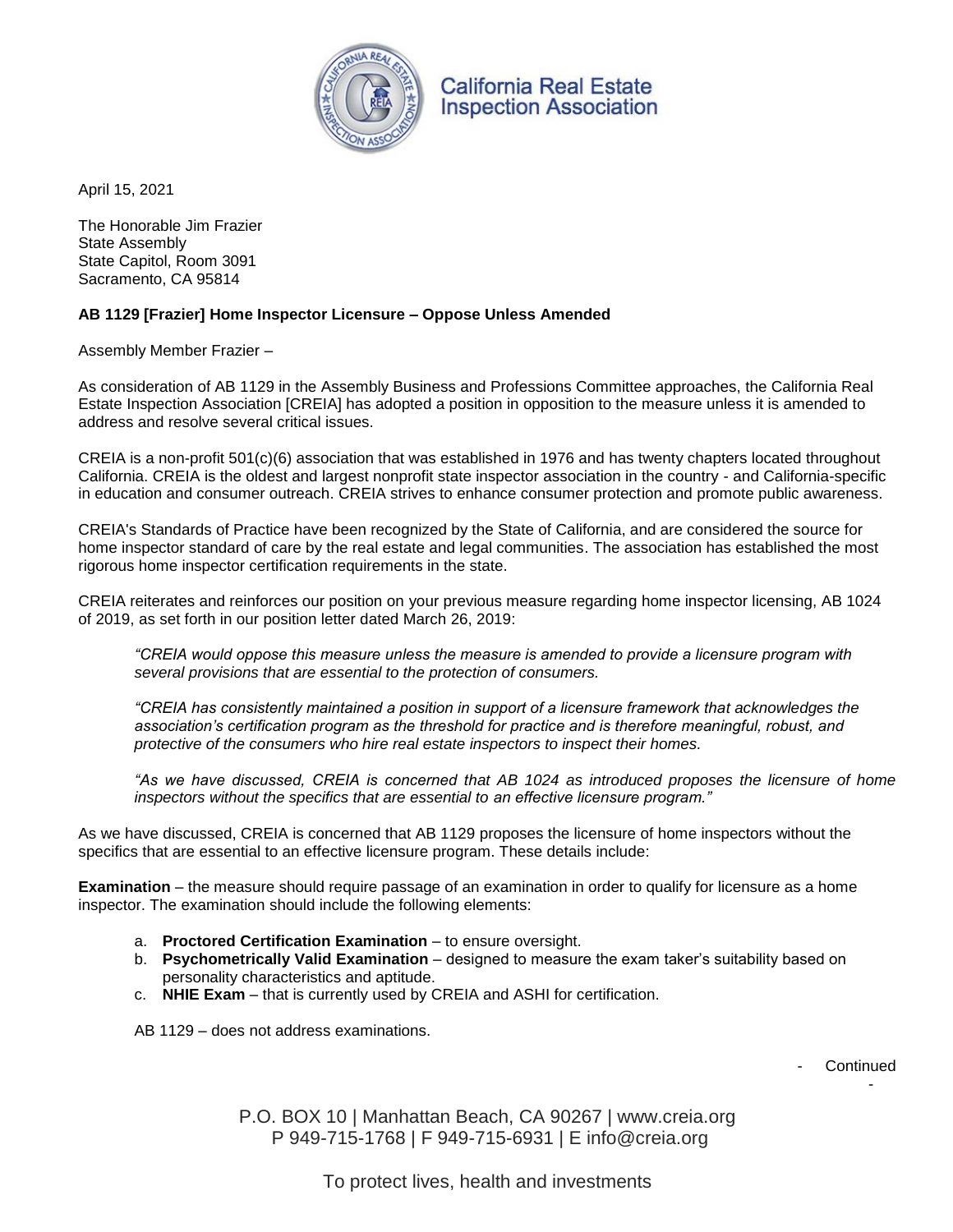California Real Estate Inspection Association The Honorable Jim Frazier - April 15, 2021 Page Two

**Education** – the measure should include provisions setting forth the specific education necessary to obtain a license. This should be a high school diploma plus 120 hours of specific home inspection training together with a limitation that only 50% of the required hours of training can be accomplished online. This could be possibly reduced with prior experience.

AB 1129 – would pass the obligation to establish education, equivalency and minimum requirements to a new bureau chief, and would acknowledge the CREIA and National Home Inspector Certification Council requirements as appropriate minimums. In addition, the National Home Inspection Certification Council does not use the building codes that are established and continually updated here in California.

**Criminal Background Checks** – in order to protect homeowners, the measure should include a requirement that a background check be performed on an individual who applies to become a licensed home inspector.

AB 1129 – does not address background checks.

**Licensure Fees** – the measure should provide licensure fees that are reasonable and at a level that does not diminish the ability of an individual to be successful in the profession.

AB 1129 – would set forth maximum fees but without any analysis of whether they will be sufficient to cover the costs of establishing, implementing and maintaining the proposed licensure and enforcement program.

**Errors and Omissions Insurance** – the measure should include a requirement that insurance be maintained by a person licensed as a home inspector. The insurance should at a minimum provide coverage in the amount of \$100,000 per occurrence.

AB 1129 - would pass the obligation to establish insurance to the bureau chief.

**Standards of Practice** – the measure should specify the standards of practice for individuals licensed as home inspectors. The existing, recognized standards CREIA and ASHI have developed and posted on their websites should be referenced and acknowledged as the standards of practice:

## <https://www.creia.org/creia-standards-of-practice>

<https://www.homeinspector.org/Standards-of-Practice>

AB 1129 – would acknowledge CREIA standards of practice, but would not clearly refer to those standards throughout the measure.

**Continuing education** – the measure should include a requirement that individuals licensed as home inspectors obtain at least 30 hours of continuing education on an annual basis. This is the requirement for CREIA membership.

AB 1129 – would pass the obligation to establish education, equivalency and minimum requirements to the bureau chief, and would acknowledge the CREIA and National Home Inspector Certification Council requirements as appropriate minimums.

**Grandfathering** – the measure should include a provision providing an exemption from the licensure and continuing education requirements for those individuals who have obtained a level of experience prior to the effective date of these requirements. This exemption should apply to an individual who either: [a] has both 5 years of inspection experience and has provided 1,000 fee-paid inspections; or [b] is a certified member of CREIA or a full member of ASHI.

AB 1129 – does not address grandfathering.

There are many other concerns that CREIA believes must be considered and addressed in AB 1129. These include:

 The new Bureau Chief should have more than demonstrated knowledge of the home inspection profession. He or she should also have intimate familiarity with real estate but real knowledge of home inspections.